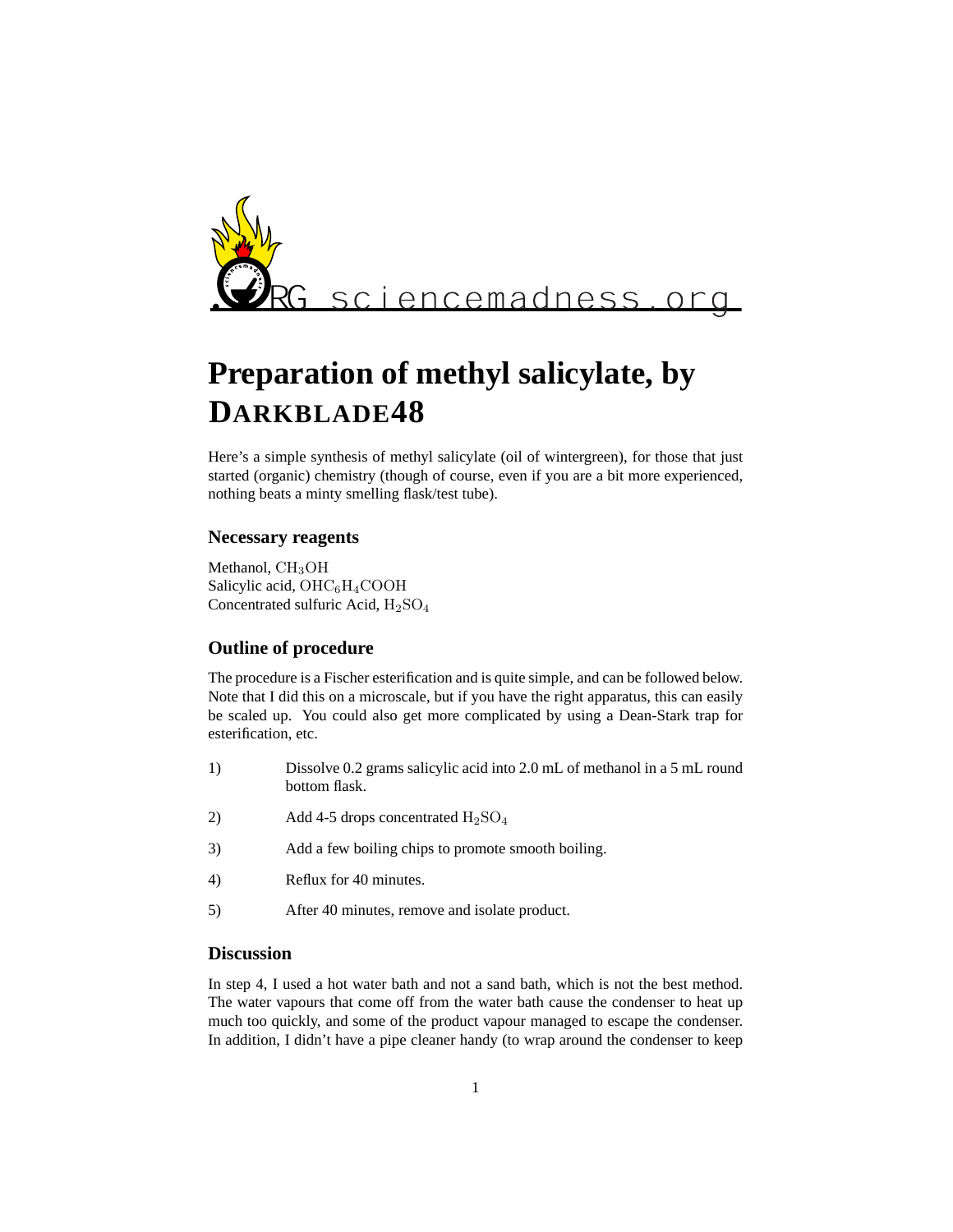

Figure 1: Image of the initial setup (paper towel taken away for better image)

it cool) so I improvised and used some small strips of wet paper towel in an attempt to keep the condenser cool.

I also did not bother isolating the product (i.e. separating from the water, methanol that is left over, etc.) as I don't have the necessary reagents.

If you want to purify your product, you can do the following:

- 1) Pour the mixture into a test tube and add 4 mL diethyl ether.
- 2) Remove the aqueous layer with a (Pasteur) pipette.
- 3) Pour the organic layer into another (dry) test tube and remove any residual water.
- 4) Add 2 mL NaHCO3 solution and mix. This will neutralize any remaining acid.
- 5) Transfer the ether layer to another (dry) test tube and add CaCl2 pellets until the product is dry.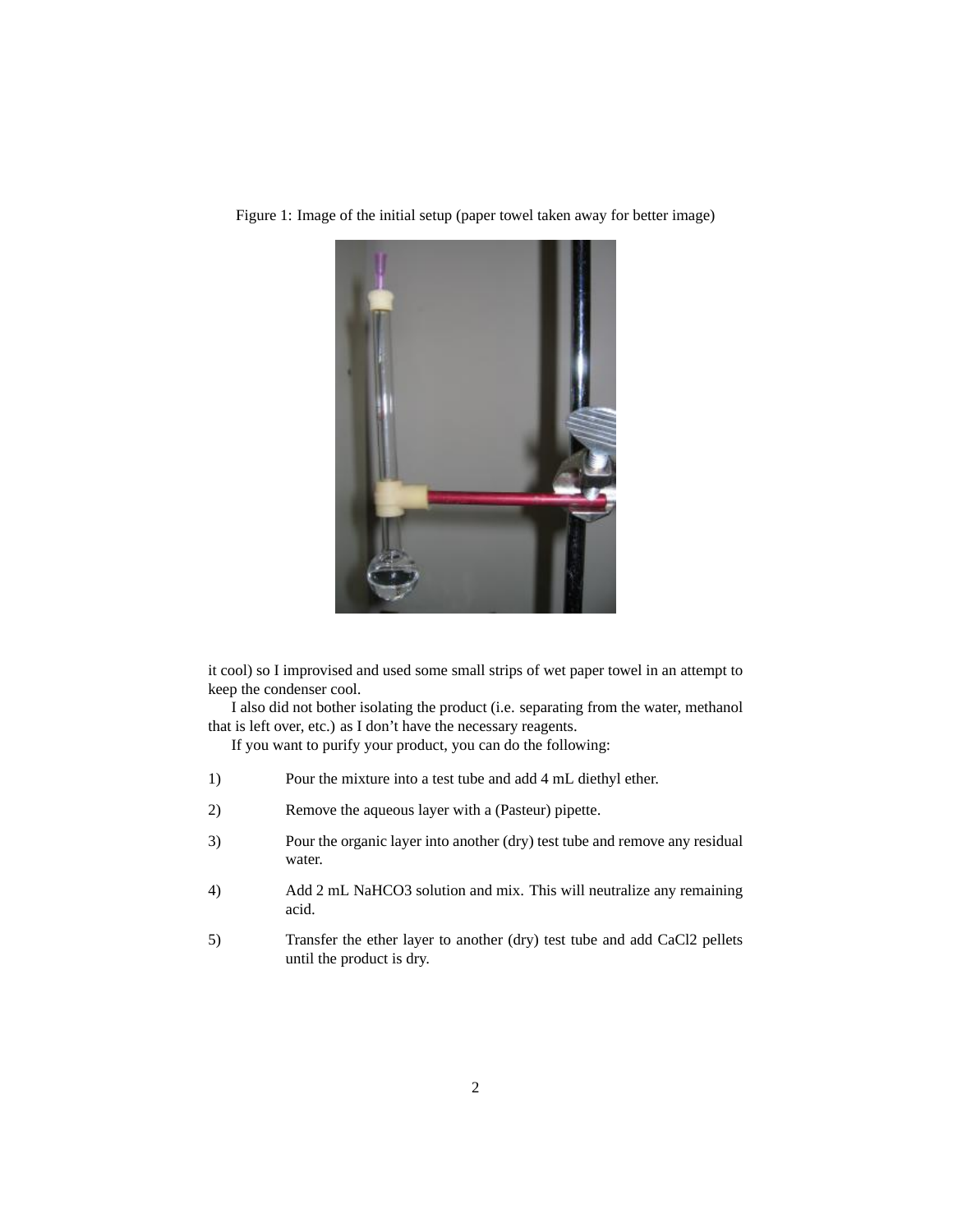Figure 2: Image of the setup in the hot water bath (paper towel taken away for better image)